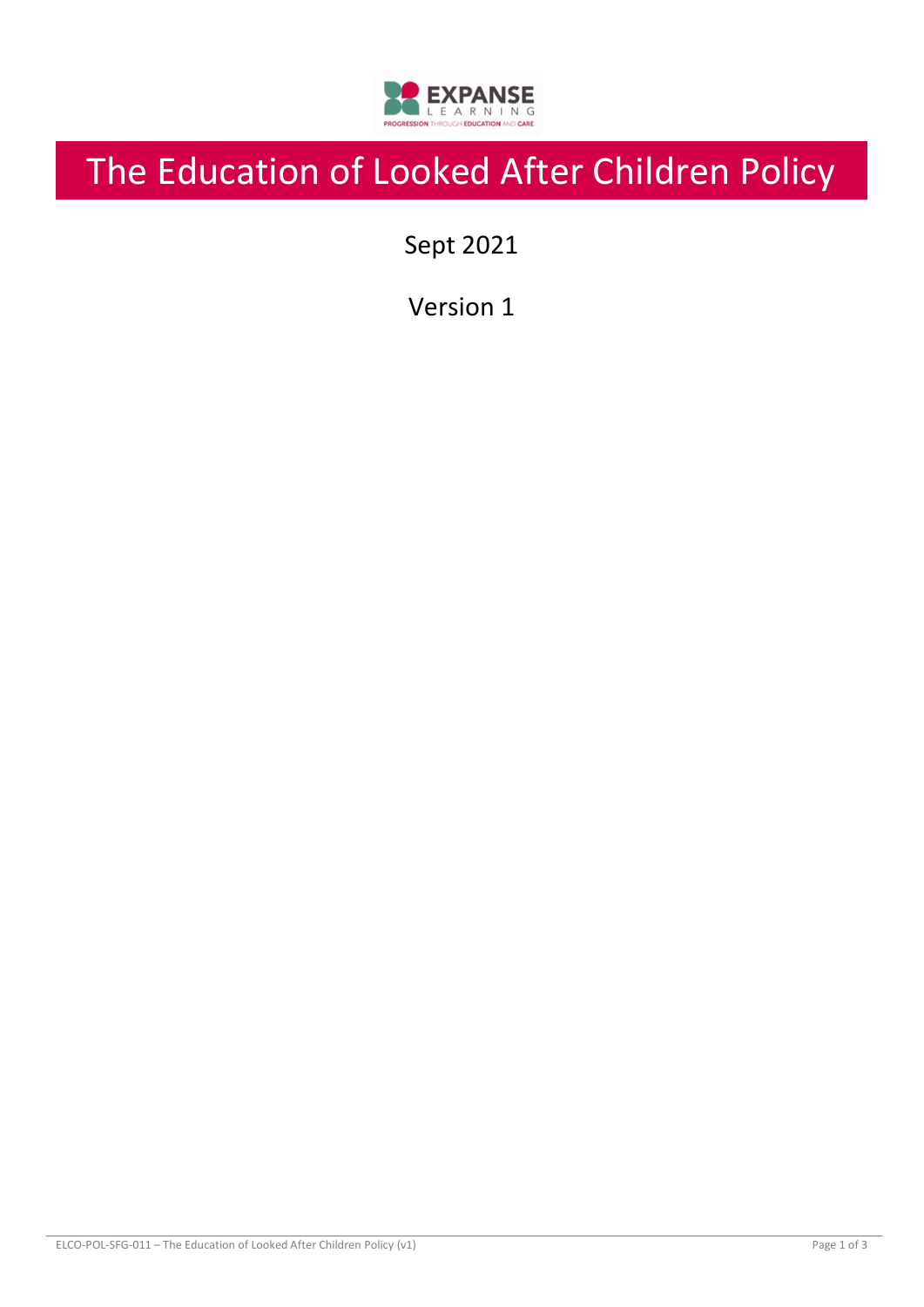# **1. Scope**

This policy applies to all staff at Expanse Learning College (Hereafter the college)

Expanse Learning believes that as a Specialist Education Provider we have a special duty to safeguard and promote the education of Looked After Children.

# **2. Aim**

- $\circ$  To provide a safe and secure environment, which values education and believes in and promotes the abilities and potential of all young people.
- o To bring the educational attainments of our Looked After Children nearer to those of their peers.
- o Identifying our role in promoting and supporting the education of our Looked After Children. Asking the question, 'Would this be good enough for my child?'

# **3. In pursuit of this policy, we will:**

Nominate a Designated Person for Looked After Children who will:

- o Act as their advocate and co-ordinate support for Expanse Learning LAC
- o Be a point of contact for Expanse Learning LAC
- o Be a point of contact for staff to obtain advice and information on LAC

## **4. The Designated Person will:**

Maintain a register/database of all Looked After Children. This will include a record of:

- 1. The name of the Social Worker, area office and contact details
- 2. Status i.e., care order or accommodated
- 3. Type of Placement e.g., foster, respite, residential
- 4. Daily contact and telephone numbers where appropriate e.g., name of young person, name of parent or carer or key worker in children's home
- 5. Their academic progress
- 6. Baseline information and all test results
- 7. Named persons who should receive copies of reports
- 8. Any concerns staff have about the young person (The Designated Person should raise these concerns with the young person's carer)
- 9. Ensure that there are appropriate targets set for the young person (where needed)
- 10. Ensure that Social Services reviews on each young person are attended if necessary and/or always prepare a written report that promotes the continuity and stability of their education
- 11. Ensure that systems are in place to identify and prioritise when Looked After Children are underachieving and early intervention strategies are put in place
- 12. Refer any attendance concerns to the designated person, and supply attendance data as required
- 13. Ensure that systems are in place to keep staff up to date and informed about Looked After Children
- 14. Ensure that Looked After Children are listened to and have access to support.

### **5. SLT will:**

- o Actively support and promote the education of Looked After Children
- o Work in partnership with carers and agencies.
- $\circ$  Support carers to value educational achievement and improve attendance.
- o Celebrate the achievements of Looked After Children.

### **6. Monitoring and Evaluation**

The designated person will:

- o prepare a termly report for leaders and governors on the progress, achievements, and current status
- o The report should include intervention strategies.
- o The report should also include information about non-academic progress.